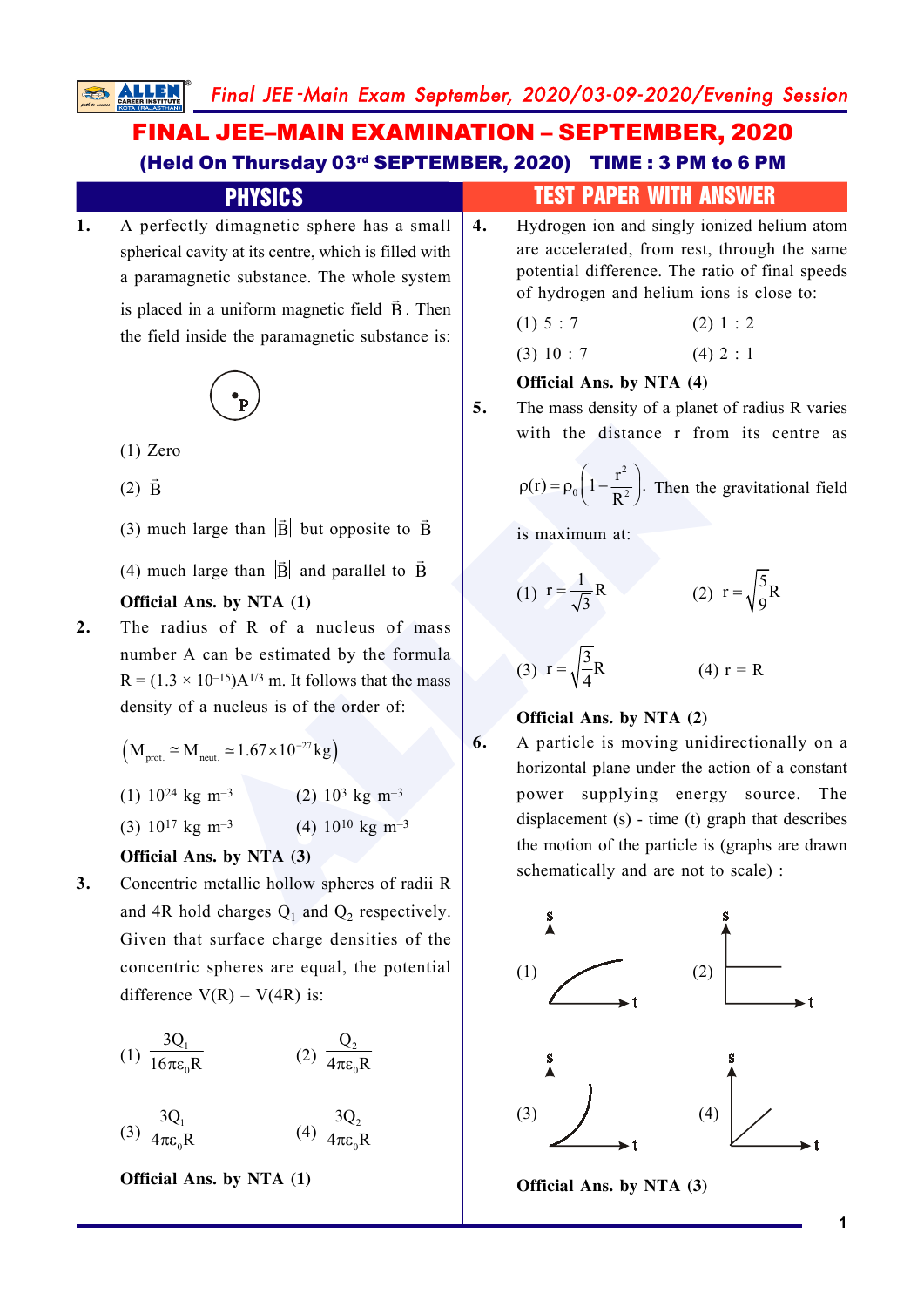**7.** If a semiconductor photodiode can detect a photon with a maximum wavelength of 400 nm, then its band gap energy is:

| $(1)$ 2.0 eV | (2) 1.5 eV   |
|--------------|--------------|
| $(3)$ 3.1 eV | $(4) 1.1$ eV |
|              |              |

#### **Official Ans. by NTA (3)**

**8.** To raise the temperature of a certain mass of gas by 50°C at a constant pressure, 160 calories of heat is required. When the same mass of gas is cooled by 100°C at constant volume, 240 calories of heat is released. How many degrees of freedom does each molecule of this gas have (assume gas to be ideal) ?

(1)  $5$  (2)  $3$  (3)  $6$  (4)  $7$ 

#### **Official Ans. by NTA (3)**

required. When the same mass of gas<br>
d by 100°C at constant volume,<br>
if freedom does each molecule of this<br>
(assume gas to be ideal)?<br>
(2) 3 (3) 6 (4) 7<br> **ALLENDE COM** and the same propagating along the *s*<br>
(assume gas t **9.** A block of mass m attached to massless spring is performing oscillatory motion of amplitude 'A' on a frictionless horizontal plane. If half of the mass of the block breaks off when it is passing through its equilibrium point, the amplitude of oscillation for the remaining system become *f*A. The value of *f* is:

(1) 
$$
\frac{1}{2}
$$
 (2)  $\sqrt{2}$  (3) 1 (4)  $\frac{1}{\sqrt{2}}$ 

#### **Official Ans. by NTA (4)**

- **10.** A block of mass 1.9 kg is at rest at the edge of a table, of height 1 m. A bullet of mass 0.1 kg collides with the block and sticks to it. If the velocity of the bullet is 20 m/s in the horizontal direction just before the collision then the kinetic energy just before the combined system strikes the floor, is [Take  $g = 10$  m/s<sup>2</sup>. Assume there is no rotational motion and loss of energy after the collision is negligable.]
	- $(1)$  21 J  $(2)$  23 J
	- (3) 19 J (4) 20 J

**Official Ans. by NTA (1)**

**11.** Two light waves having the same wavelength  $\lambda$  in vacuum are in phase initially. Then the first wave travels a path  $L_1$  through a medium of refractive index  $n_1$  while the second wave travels a path of length  $L_2$  through a medium of refractive index  $n_2$ . After this the phase difference between the two waves is:

(1) 
$$
\frac{2\pi}{\lambda} (n_1 L_1 - n_2 L_2)
$$
 (2)  $\frac{2\pi}{\lambda} \left( \frac{L_2}{n_1} - \frac{L_1}{n_2} \right)$ 

(3) 
$$
\frac{2\pi}{\lambda} \left( \frac{L_1}{n_1} - \frac{L_2}{n_2} \right)
$$
 (4)  $\frac{2\pi}{\lambda} (n_2 L_1 - n_1 L_2)$ 

#### **Official Ans. by NTA (1)**

**12.** The electric field of a plane electromagnetic wave propagating along the x direction in vacuum is  $\vec{E} = E_0 \hat{j} \cos(\omega t - kx)$ . The magnetic field  $\vec{B}$ , at the moment t = 0 is :

$$
(1) \ \vec{B} = E_0 \sqrt{\mu_0 \epsilon_0} \cos(kx) \hat{j}
$$

$$
(2) \ \vec{B} = \frac{E_0}{\sqrt{\mu_0 \epsilon_0}} \cos(kx) \hat{k}
$$

(3) 
$$
\vec{B} = E_0 \sqrt{\mu_0 \epsilon_0} \cos(kx) \hat{k}
$$

$$
(4) \ \vec{B} = \frac{E_0}{\sqrt{\mu_0 \epsilon_0}} \cos(kx) \hat{j}
$$

#### **Official Ans. by NTA (3)**

- 13. A metallic sphere cools from 50°C to 40°C in 300 s. If atmospheric temperature around is 20°C, then the sphere's temperature after the next 5 minutes will be close to :
	- $(1) 33^{\circ}C$
	- $(2)$  35 $\degree$ C
	- (3) 31°C
	- (4) 28°C

**Official Ans. by NTA (1)**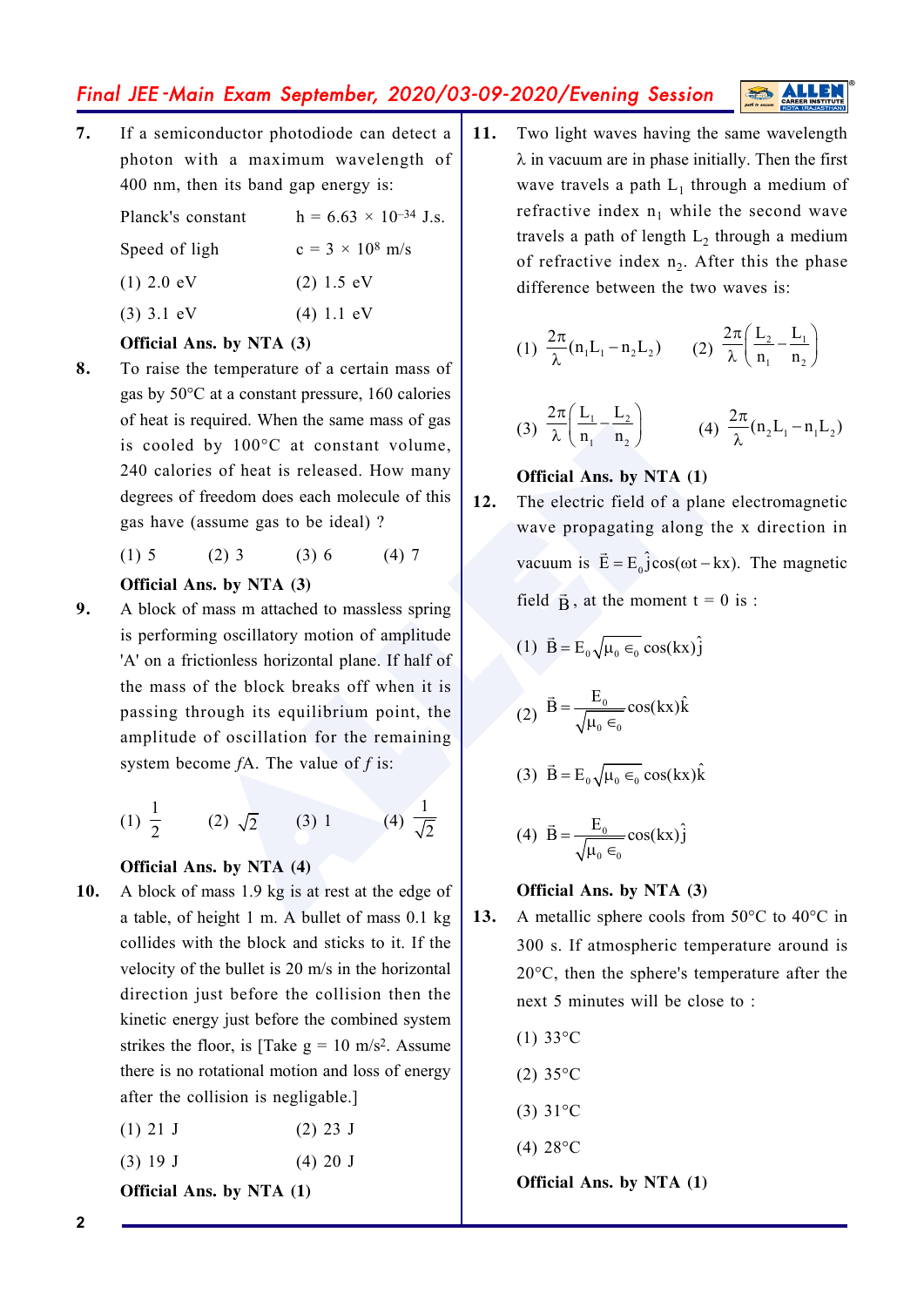**14.** A uniform magnetic field B exists in a direction perpendicular to the plane of a square loop made of a metal wire. The wire has a diameter of 4 mm and a total length of 30 cm. The magnetic field changes with time at a steady rate  $dB/dt = 0.032$  Ts<sup>-1</sup>. The induced current in the loop is close to

(Resistivity of the metal wire is  $1.23 \times 10^{-8}$  Qm)

- (1)  $0.61 \text{ A}$  (2)  $0.34 \text{ A}$
- (3) 0.43 A (4) 0.53 A

#### **Official Ans. by NTA (1)**

**15.** Amount of solar energy received on the earth's surface per unit area per unit time is defined a solar constant. Dimension of solar constant is:

| $(1)$ ML <sup>2</sup> T <sup>-2</sup> | $(2)$ MLT <sup>-2</sup> |
|---------------------------------------|-------------------------|
|---------------------------------------|-------------------------|

 $(3)$  M<sup>2</sup>L<sup>0</sup>  $T^{-1}$  (4) ML<sup>0</sup>T<sup>-3</sup>

#### **Official Ans. by NTA (4)**

- **16.** Which of the following will NOT be observed when a multimeter (operating in resistance measuring mode) probes connected across a component, are just reversed?
	- (1) Multimeter shows NO deflection in both cases i.e. before and after reversing the probes if the chosen component is capacitor.
	- (2) Multimeter shows a deflection,accompanied by a splash of light out of connected component in one direction and NO deflection on reversing the probes if the chosen component is LED.
	- (3) Multimeter shows NO deflection in both cases i.e. before and after reversing the probes if the chosen compoenent is metal wire.
	- (4) Multimeter shows an equal deflection in both cases i.e. before and after reversing the probes if the chosen component is resistor.

**Official Ans. by NTA (1)**

- 17. Two resistors  $400\Omega$  and  $800\Omega$  are connected in series across a 6 V battery. The potential difference measured by a voltmeter of 10  $k\Omega$ across 400  $\Omega$  resistor is close to:
	- (1) 2 V
	- (2) 1.95V
	- (3) 2.05 V
	- (4) 1.8 V

#### **Official Ans. by NTA (2)**

**ALLET ALLET ALLET ALLET ALLET ALLET ALLET ALLET ALLET ALLET ALLET ALLET ALLET ALLET ALLET ALLET ALLET ALLET ALLET ALLET ALLET ALLET ALLET ALLET ALLET ALLET ALLET ALLET ALLET ALLET ALLET ALLET ALLET ALLET ALLET ALLET ALLE 18.** Two sources of light emit X-rays of wavelength 1 nm and visible light of wavelength 500 nm, respectively. Both the sources emit light of the same power 200 W. The ratio of the number density of photons of X-rays to the number densitty of photons of the visible light of the given wavelengths is :

(1) 1 500 (2) 500 (3) 250 (4) 1 250

#### **Official Ans. by NTA (1)**

- **19.** A calorimeter of water equivalent 20 g contains 180 g of water at 25°C. 'm' grams of steam at 100°C is mixed in it till the temperature of the mixure is 31°C. The value of 'm' is close to (Latent heat of water =  $540$  cal g<sup>-1</sup>, specific heat of water = 1 cal  $g^{-1}$  °C<sup>-1</sup>)
	- (1) 2.6 (2) 2 (3) 4
	- (4) 3.2

**Official Ans. by NTA (2)**